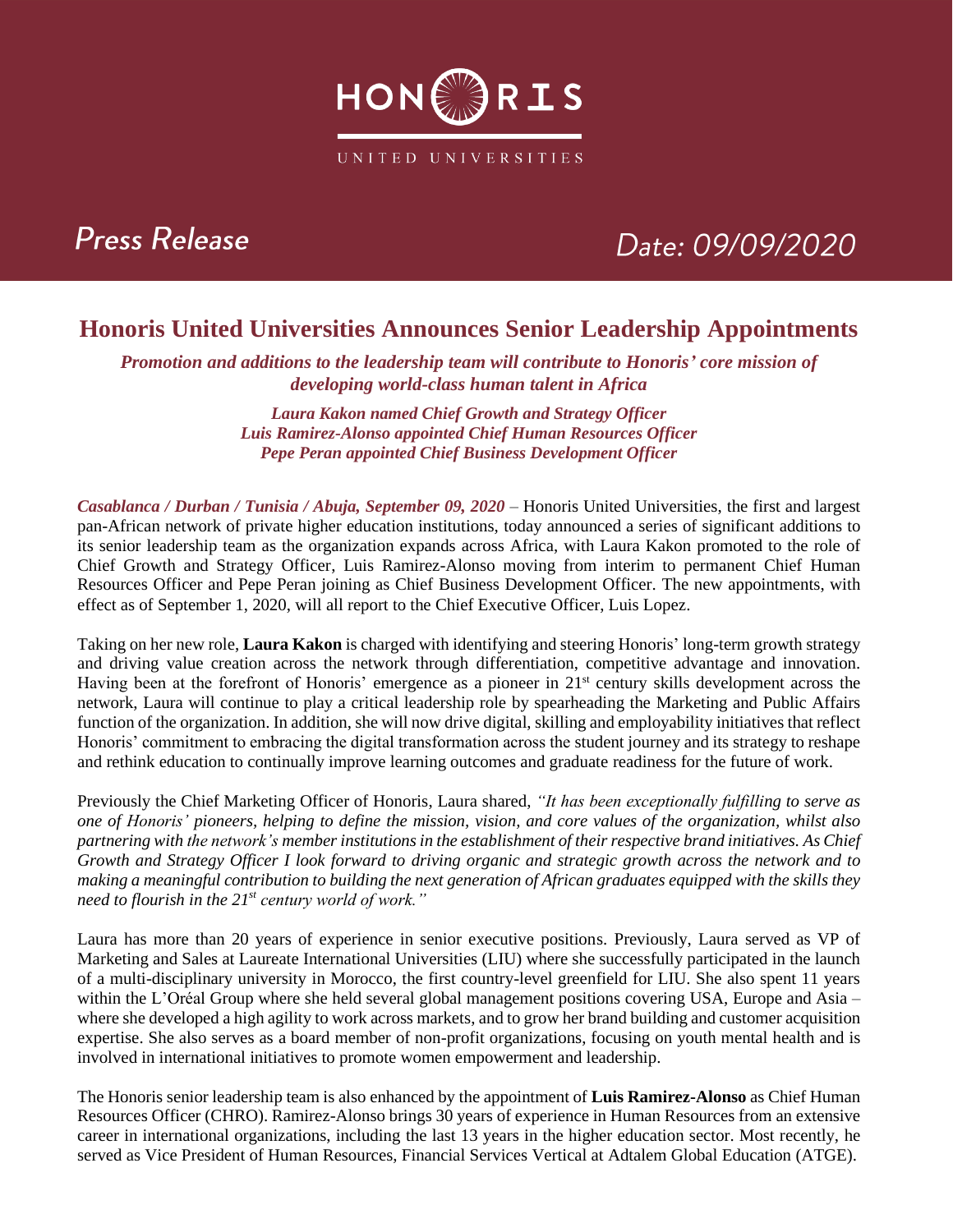

# **Press Release**

# Date: 09/09/2020

Ramirez-Alonso commented, "*My work in aligning human capital strategies with Honoris' long-term objectives will contribute enormous value to students and the organization as a whole. It is a very exciting, newly created role that will enable me to call upon my past experience in order to provide strategic leadership in all people-related initiatives which will generate positive impact, fuel growth, and increase engagement and commitment among colleagues."*

Prior to joining the network, Ramirez-Alonso worked at Laureate International Universities in various leadership roles, most recently as Vice President Human Resources, Europe, Middle East, Asia & Africa and also worked at Motorola, Inc (MSI) for 13 years.

The latest addition to the Honoris' senior leadership team is **Pepe Peran**, who has assumed the position of Chief Business Development Officer. Peran has 20+ years of experience in senior executive positions in Business Development, Finance and Operations, including Mergers & Acquisitions Lead, Chief Financial Officer, Chief Operations Officer and Chief Strategy Officer at an international level.

Peran will be at the forefront of evaluating new markets, segments and geographies, whilst building new strategically important relationships as well as developing new expansion initiatives to bring into the network. Commenting on his appointment, Peran said, *"This is an incredibly exciting time to join Honoris as its network expands across the region. I look forward to working alongside the talented Honoris team as I develop its expansion strategy in current and new geographies as well as identify new investments and partnerships in order to secure the best opportunities to drive financial performance and accelerate innovation throughout the network."*

Peran has previously spent 15+ years in the higher education sector focusing on profitable growth and transformational initiatives, as well as acquisitions and digital transformation in large multinational organizations. He has also served as a board member for profit and non-profit institutions.

Commenting on the move to enhance the senior leadership team, **Luis Lopez**, **CEO of Honoris United Universities** said, *"I welcome Laura, Luis and Pepe to their new roles; their significant track-record will accelerate our prospective plans and execution. Honoris' Executive Committee now stands stronger, with the expanded leadership team prepared for new opportunities to grow and to enable world-class African human talent."*

#### **About Honoris United Universities**

Honoris United Universities is the first and largest pan-African private higher education network committed to educating the next generation of African leaders and professionals able to impact regionally in a globalized world. Collaborative intelligence, cultural agility and mobile mind-sets and skills are at the heart of Honoris' vision of higher education. Honoris United Universities joins the expertise of its member institutions to develop world-class African Human capital that is competitive in today's fast-paced, demanding and increasingly digitized labour and start-up markets.

Honoris United Universities gathers a community of **45,000** students on **60** campuses, learning centres and via on-line, in **10** countries and **32** cities. The network counts **11** institutions: multidisciplinary universities, specialized schools, technical and vocational institutes, contact, distance, and online institutions. Students have an opportunity to experience exclusive partnerships and exchange programs in more than **60** universities across Europe and the United States. Over **280** degrees are offered in Medicine, Health Sciences, Engineering, IT, Business, Law, Architecture, Creative Arts and Design, Media, Political Science and Education.

[www.honoris.net](http://www.honoris.net/)